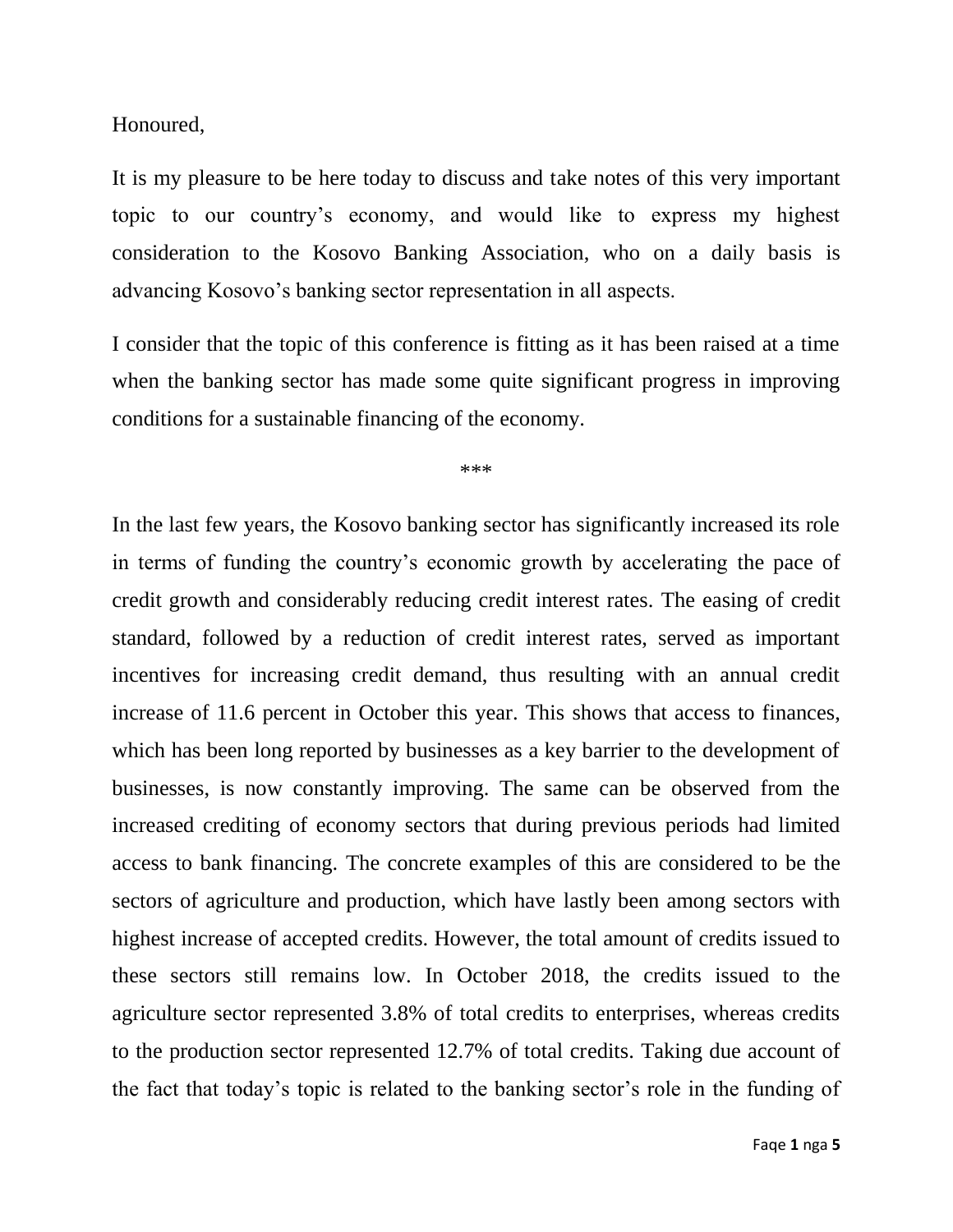development, I would like to emphasise that a greater support to these economic sectors, and other sectors with high potentials of generating economic growth, is fundamental for achieving a more viable economic growth.

Nonetheless, we are aware that the diversification of the banking sector credit portfolio does not strictly rest on on the supply part, but rather and to a great extent, also depends from the credit demand part. In this context, I would like to emphasize that banks have a high financial potential for further increasing crediting, they have eased credit standards, and have significantly reduced the cost of access to bank financing. In October 2018, the average credit interest rate was 6.6%, which represents a significant improvement compared to a period not so long ago. These indicators show that credit supply has significantly improved. However, in order to ensure better crediting for sectors with currently lower access to bank financing, it is not enough to only improve credit supply, it is also necessary to ensure that these sectors' credit demand is higher and of a better quality. With that I wanted to say that a more comprehensive approach is needed in terms of identifying and supporting the development of sectors that are of great importance to the country's economic growth.

We consider that the establishment of the Kosovo Credit Guarantee Fund represents an important step forward in terms of increasing support to these sectors. So far, the amount of credits guaranteed by this Fund has reached EUR 71.3 million and is distributed to some 1,836 micro, small and medium enterprises.

However, it is noted that the structure of credits, by economy sectors, which are guaranteed under this Fund is quite similar to the structure of unguaranteed credits, whereby credits for the trade sector prevail considerably. Therefore, we expect the Kosovo Credit Guarantee Fund, with the purpose of better serving its purpose of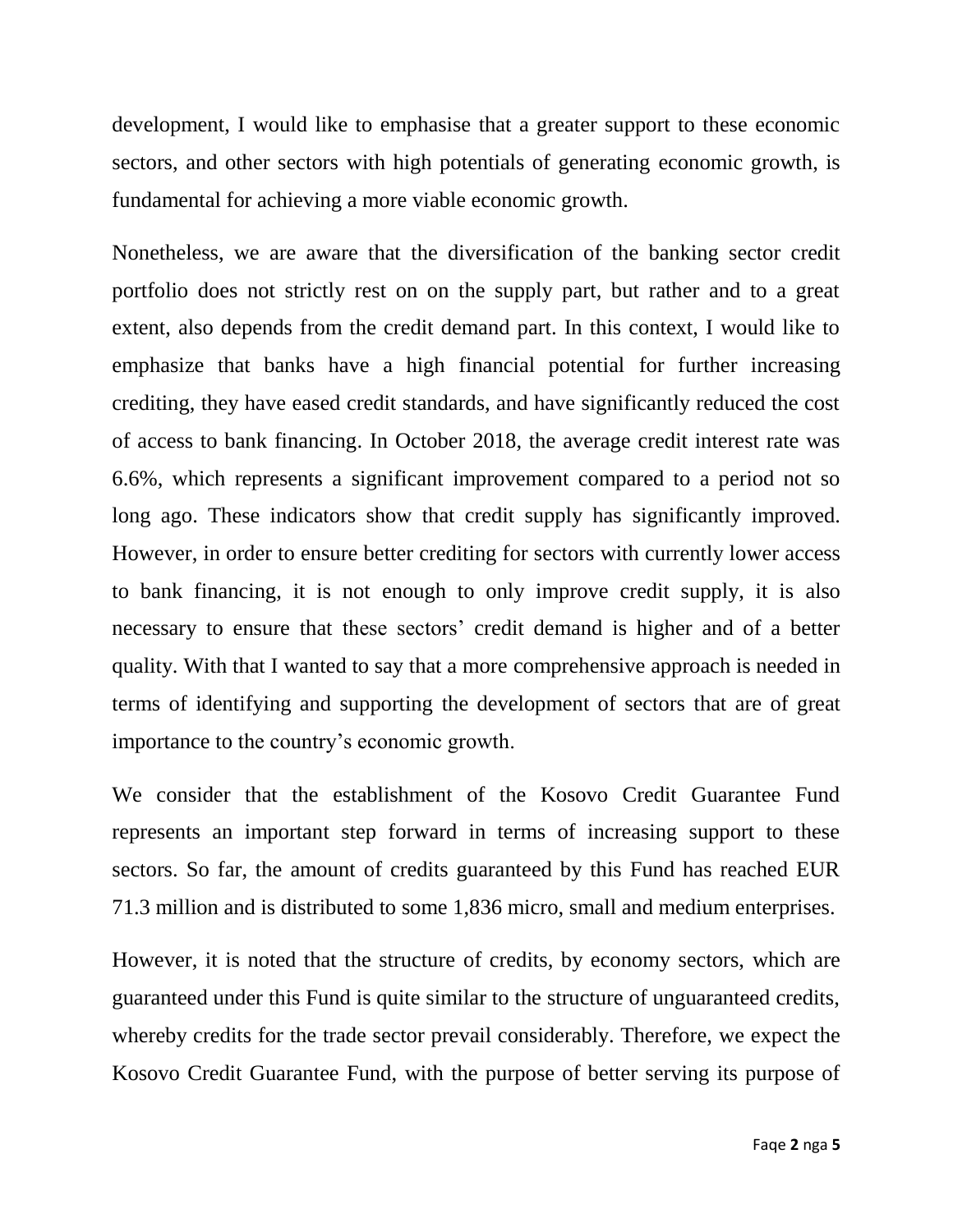establishment, to play an even greater role in increasing credit financing for sectors with less access to bank financing but with great importance to a higher economic development.

\*\*\*

In order to have a banking sector that ensures sustainable financing for the country's economic development, the vital precondition is for the banking sector to be sustainable. Having said this, I would like to reconfirm that, based on all financial soundness indicators, Kosovo's banking sector remain stable. I would like to attach particular importance to the good quality of the credit portfolio, which shows the bank's good credit risk management, and could just as well serve as an important indicator of the favourable economic environment for banks operation in Kosovo. During September of this year, the rate of non-performing credits was 2.8%, which reflects a very good situation in terms of the quality of credit portfolio. The satisfactory stability of the banking sector is also reflected by other indicators, such as capital adequacy and liquidity indicators, which have consistently exceeded regulatory requirements and represent the high solvency of the banking sector.

## \*\*\*

The Central Bank of the Republic of Kosovo, with all of its capacities, is in the function of supporting sustainable development of the financial system, providing all necessary infrastructures to support the development of financial institutions and at the same time ensuring that their activity provides financial stability. In this regard, we are providing the banking sector with utmost modern standards of financial regulation and oversights, thus making banks and other financial institutions in Kosovo operate pursuant to rules that are applicable in all developed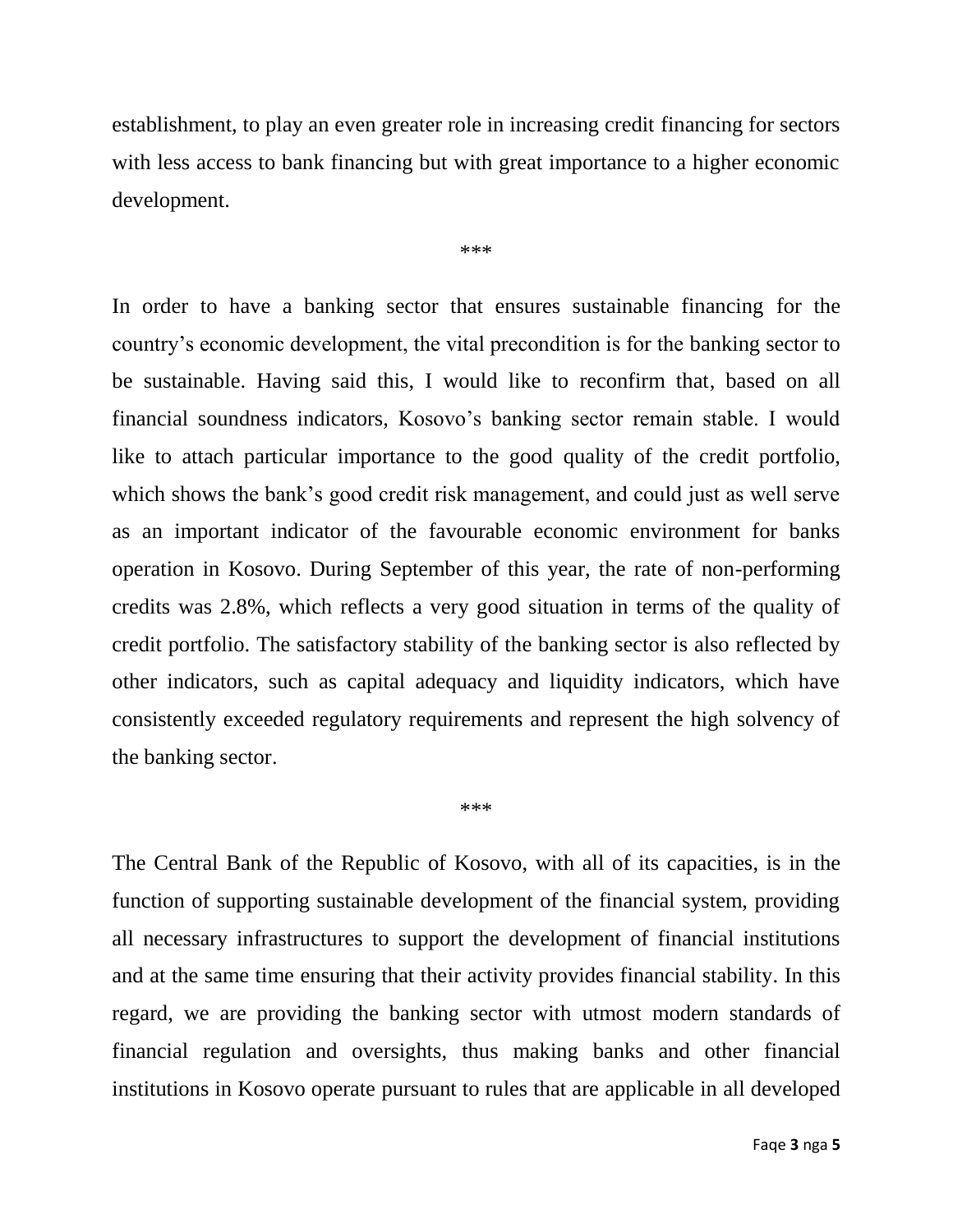countries. Also, the CBK provides the banking sector with a modern financial infrastructure. The interbank payment system, a modern, efficient and secure system, and the credit registry, which offer banks the most modern services in this field, are good examples to illustrate the financial infrastructure development in Kosovo.

\*\*\*

In recent years, the CBK has increased its engagement in the function of protecting the rights of financial service consumers, thus directly serving to the protection of public interest. Financial education activities represent a very important part of this intervention aimed at providing the public with clear information regarding opportunities offered by the financial system and their rights in the use of financial services. For the purpose of protecting citizens and businesses more effectively, we have drafted a Regulation on the disclosure of information by banks, and have established the Division for dealing with complaints by users of financial services, which addresses all complaints against financial institutions.

The CBK, from the moment it became functional, has and still fully supports the development of the financial system; however I would like to emphasize that we are committed to ensuring that the financial institutions' development takes place in full compliance with the principles of protecting consumer rights In this regard, we are determined to further increase our commitment for protecting the rights of financial services users and requests from banks to carefully consider their legal requirements and policies in order to avoid any unreasonable obstacle that would impede normal interaction between citizens and the banking sector.

We are committed and expect that the continuous development of the banking sector will create conditions for easier access and more favourable conditions for